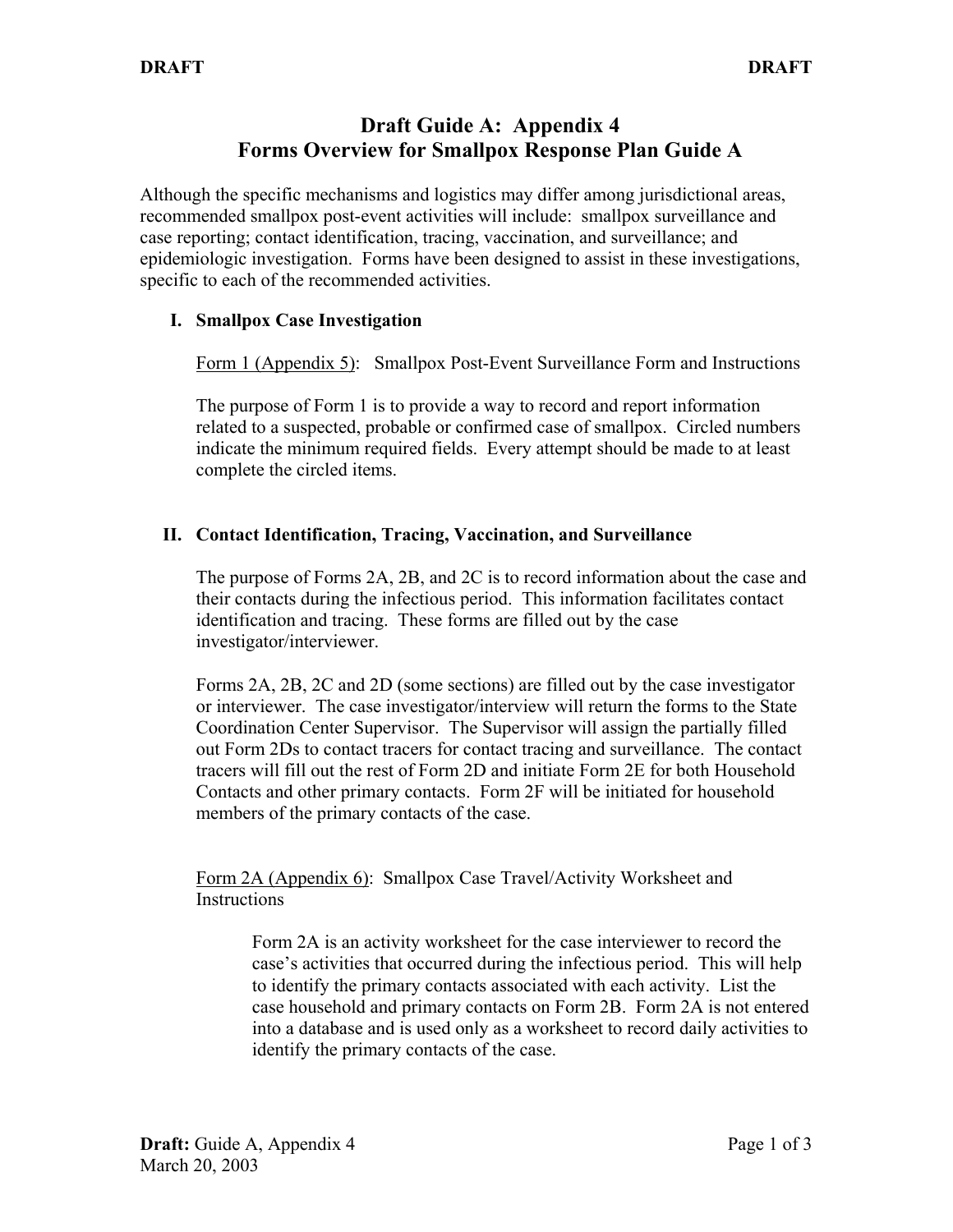Form 2B (Appendix 7): Smallpox Primary Contact/Site Form and Instructions

The purpose of Form 2B is to record the names of contacts or sites mentioned in the daily activities (Form 2A) of the case. List case household contacts first then list other primary case contacts. *This form will be used to initiate a Form 2D for each case household and primary contact.* 

Form 2C (Appendix 8): Smallpox Case Transportation Form and Instructions

The purpose of Smallpox Form 2C is to record the travel and transportation history of the case since his/her date of onset of fever for contact and site identification.

Form 2D (Appendix 9): Smallpox Contact Tracing Form and Instructions

The purpose of Form 2D is: 1) to initiate surveillance of case household contacts, other primary case contacts, and secondary contacts; 2) to aid in locating primary case contacts and their household members; and 3) to record the outcome ('disposition') of each contact investigation.

Form 2E (Appendix 10): Smallpox Case Household and Primary Contact Surveillance Form and Instructions.

> The purpose of this form is to provide a worksheet/diary for the case household contact or other primary contact to record information about themselves, such as date of vaccination, date of take, daily temperature, and onset of rash or severe adverse reaction, if applicable.

*Note: The goal is to have the information on Form 2E in a database that can be electronically updated with the date of vaccination for each individual via the vaccination clinic databases. The case household or other primary contact(s) should be contacted seven (7) days after the date of vaccination or contacted earlier, if a date of vaccination does not show up in the database within 3 days of when the contact was given Form 2E. The case household or other primary contact(s) are also instructed to call specific telephone numbers seven days after their date of vaccination to report their take. The case household or other primary contact(s) should call immediately, if they experience a fever of 101° F for two consecutive days, a rash, or a severe adverse reaction.* 

Form 2F (Appendix 11): Smallpox Case Primary Contact's Household Member Surveillance Form and Instructions

The purpose of Form 2F is to provide a worksheet for the case primary contact's household members (secondary contact)to record information about their vaccinations.